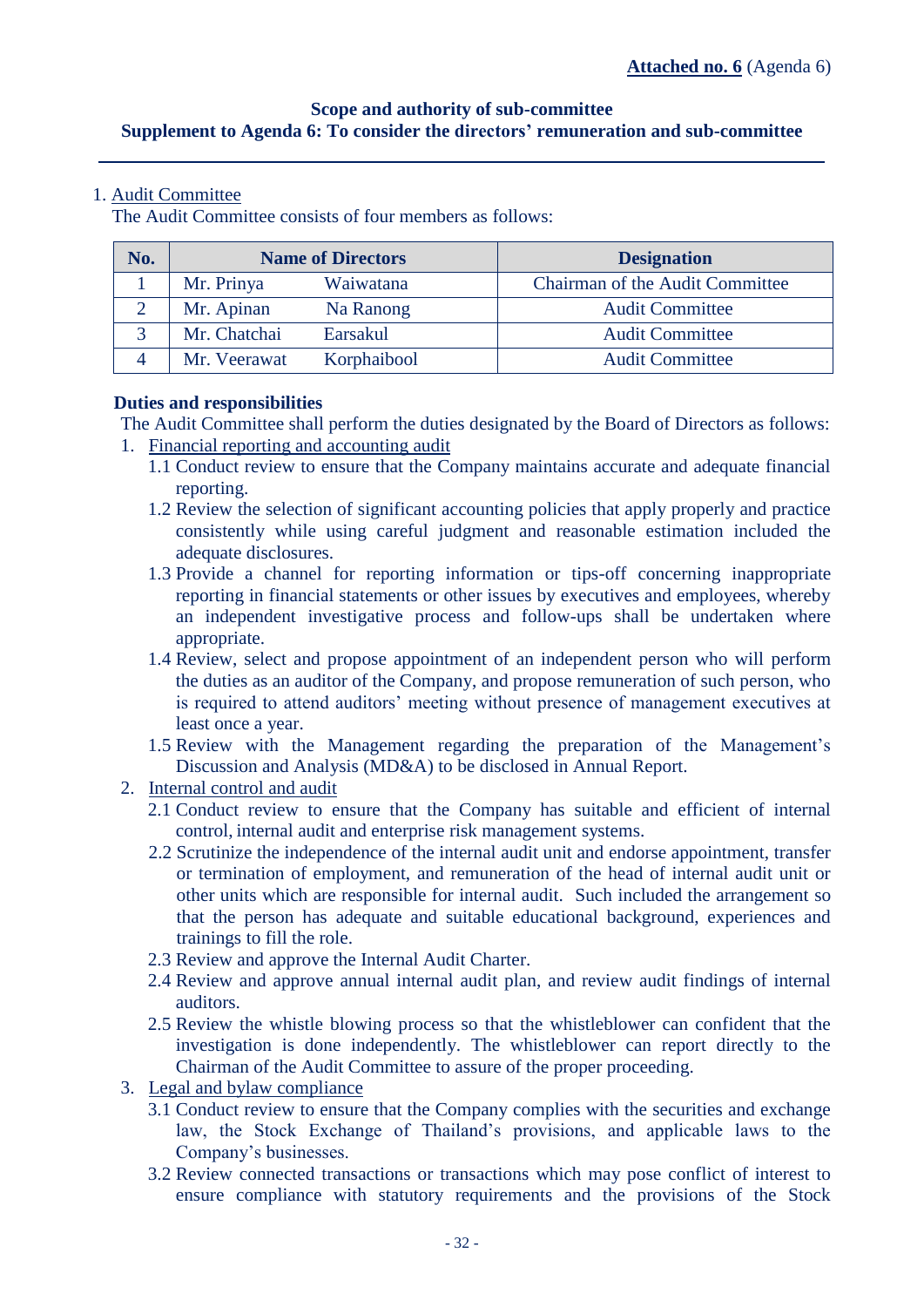Exchange of Thailand, thus ensuring that such transactions are reasonable and undertaken in the best interest of the Company.

- 3.3 Manage the prevention of fraud and corruption via the whistle blowing by allowing the notice to go directly to the chairman of Audit Committee to take action.
- 4. Compliance with code of ethics and code of conducts of executives and employees
	- 4.1 Conduct review to ensure that the code of business ethics and code of conducts of executives and employees as well as conflict of interest policy are made in writing, and that every executive and employee is informed.
	- 4.2 Encourage compliance with the code of ethics, code of conducts and conflict of interest policy.
- 5. Reporting
	- 5.1 Prepare audit committee report disclosed in the Company's annual report. Such report must be signed by the chairman of the Audit Committee and at least contain the following information:
		- o Opinions on accuracy, completeness and credibility of the Company's financial statements;
		- o Opinions on adequacy of the Company's internal control system;
		- o Opinions on compliance with the securities and exchange law, the Stock Exchange of Thailand's provisions or applicable laws to the Company's businesses;
		- o Opinions on appropriateness of auditors;
		- o Opinions on transactions which may pose conflict of interest;
		- o A number of meetings
		- o An attendance of each audit committee member
		- o Result of duties as per Charter
		- o Overall opinions or observations received by Audit Committee regarding the Audit Committee's compliance with the Charter;
		- o Other items which the Audit Committee deems that shareholders and investors should be informed within the scope of duties and responsibilities designated by the Board of Directors.
	- 5.2 While performing duties, if the Audit Committee finds or suspects that there are the following transactions or actions which may significantly affect financial standing and operating performance of the Company, the Audit Committee shall submit a report to the Board of Directors so as to take corrective actions within a time period which the Audit Committee deems appropriate.
		- o Transaction that poses conflict of interest.
		- o Fraud, irregularities or significant shortcoming in the internal control system.
		- o Violation of the securities and exchange law, the provisions of the Stock Exchange of Thailand or applicable laws to the Company's businesses.

If the Board of Directors or the management does not take corrective actions within a time period stated in the first paragraph, any audit committee member may report to the Office of the Securities and Exchange Commission or the Stock Exchange of Thailand that there were such transactions or actions described in the first paragraph.

- 6. Other duties
	- 6.1 Conduct evaluation of the Audit Committee's performance by undertaking annual selfevaluation according to the method prescribed by the Audit Committee, and report evaluation results to the Board of Directors for acknowledgement.
	- 6.2 Review and adjust the Charter at least once a year or as necessary, so it is up-to-date and appropriate to the Company's environment, and to present the results to the Board of Directors for approval.
	- 6.3 Other tasks assigned by the Board of Directors under the consent of the Audit Committee.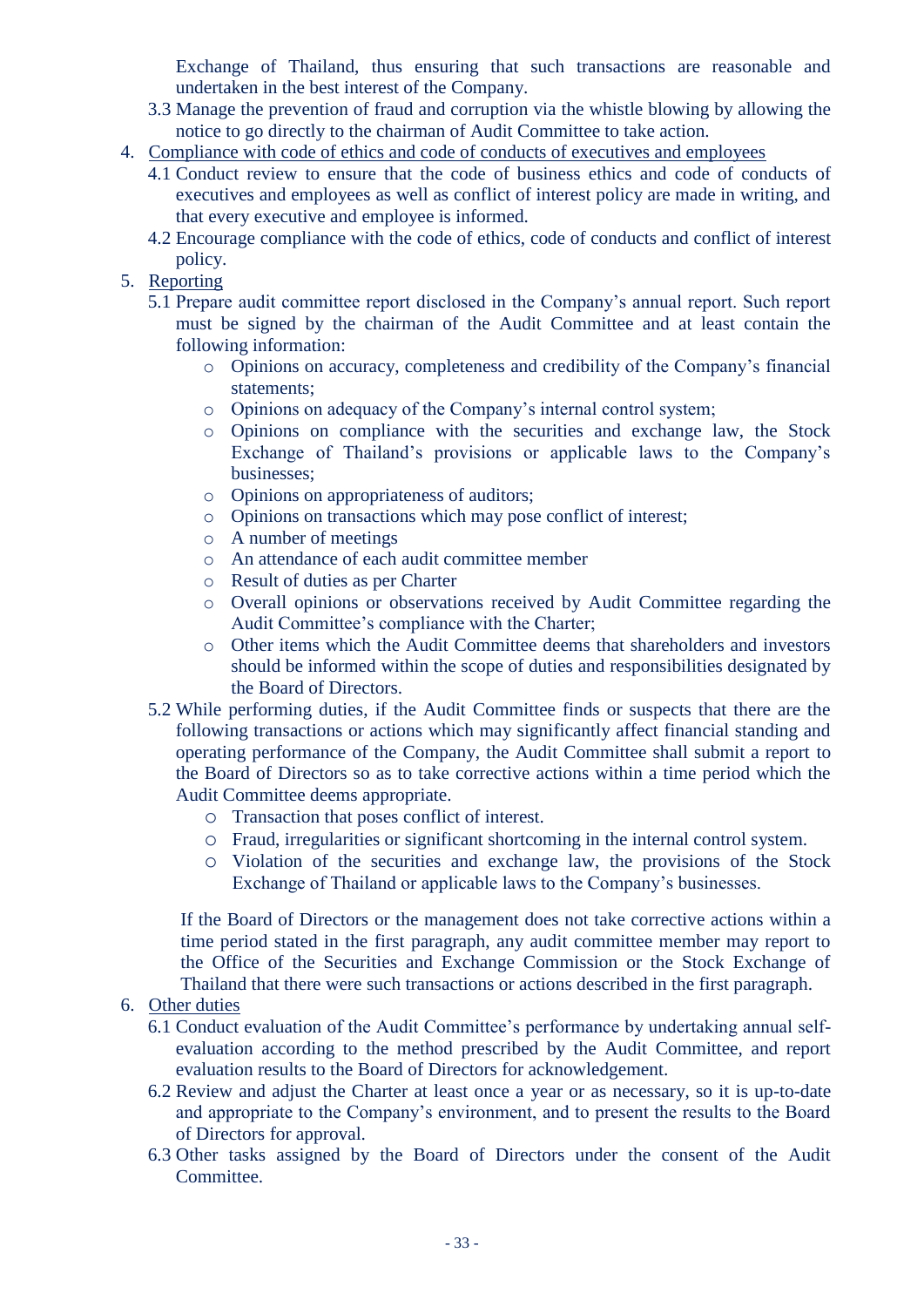# **Authority**

The Audit Committee shall have powers to pursue various matters within the scope of responsibilities set out under the heading "duties and responsibilities" as follows:

- 1. Have power to invite a management executive or an employee to attend a meeting so as to give explanation or opinions or submit requested documents as deemed necessary.
- 2. Review and endorse appointment, removal, transfer or termination of employment, and conduct review of senior executives' merits by the internal control department.
- 3. Recruit outside consultants or experts in different fields to give advice, consultation or opinions as deemed appropriate by the Audit Committee.
- 4. Attend meetings with auditors to discuss pertinent issues, in which the management may not be present.

| No. | <b>Name of Directors</b> |             | <b>Designation</b> |  |  |  |  |
|-----|--------------------------|-------------|--------------------|--|--|--|--|
|     | Mr. Apinan               | Na Ranong   | Chairman           |  |  |  |  |
|     | Mr. Prinya               | Waiwatana   | Committee          |  |  |  |  |
|     | Mr. Chatchai             | Earsakul    | Committee          |  |  |  |  |
|     | Mr. Veerawat             | Korphaibool | Committee          |  |  |  |  |

## 2. Nomination and Remuneration Committee

The Nomination and Remuneration Committee consists of four members as follows:

# **Scope of authority and duties**

NRC shall perform according to appointment from the Board of Directors as followed:  $\triangleright$  Nomination task

- 1. To prepare criteria and policy regarding the nomination of Company Director and Sub-Committee and propose to the Board of Directors and/or further to the Shareholders' Meeting for approval.
- 2. To prepare criteria and policy regarding the nomination of top management and propose to the Board of Directors.
- 3. To recruit and propose an appropriate person to be the Company Director, Sub-Committee and top management of the Company.
- 4. To encourage that the Company allows the shareholders to suggest person to be nominated as the Company Director.
- 5. To proceed any task concerned with the nomination as the Board of Directors assigns.

# $\triangleright$  Remuneration task

- 1. To prepare criteria and policy regarding the remuneration to comply with the duties and responsibilities of the Company Director, Sub-Committee and propose to the Board of Directors and further to the shareholders' Meeting for approval.
- 2. To prepare criteria and policy regarding the remuneration to comply with the duties and responsibilities of top management and propose to the Board of Directors.
- 3. To give explanation related to remuneration in the shareholders' meeting.
- 4. To report the remuneration policy in 56-1 form and annual report.
- 5. To proceed any task concerned with the remuneration as the Board of Directors assigns.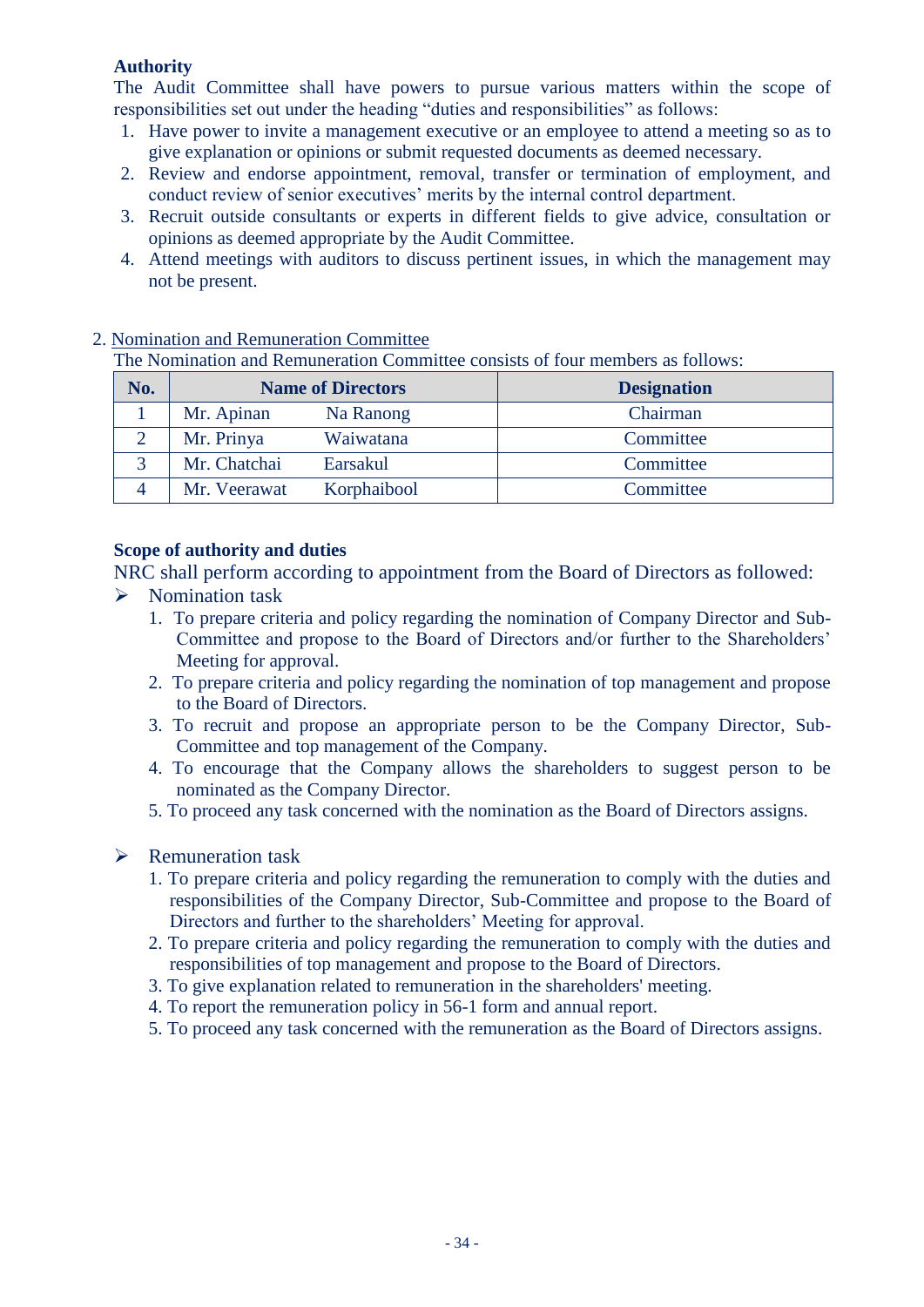## 3. Corporate Governance Committee

The Corporate Governance Committee consists of four members as follows:

| No. | <b>Name of Directors</b> |             | <b>Designation</b> |  |
|-----|--------------------------|-------------|--------------------|--|
|     | Mr. Prinya               | Waiwatana   | Chairman           |  |
|     | Mr. Apinan               | Na Ranong   | Committee          |  |
|     | Mr. Chatchai             | Earsakul    | Committee          |  |
|     | Mr. Veerawat             | Korphaibool | Committee          |  |

## **Scope of authority and duties**

- 1. Control the operations of the Company, performance of the Board of Directors, Sub-Committee, including the managements and employees in compliance with the good corporate governance principles, to conform to the policy, the Company's regulation, and applicable laws.
- 2. Consider the guidelines, offer recommended policy / guidelines of ethics and business ethics according to the good corporate governance principles regularly to the Board of Directors, management, and employees.
- 3. Control, suggest, evaluate, review policy, and follow up in compliance with good corporate governance principles and business ethics as consistently and appropriately in order to enhance the corporate governance of the Company to meet international standards.
- 4. Others task as assigned by the Board of Directors.
- 5. Report to the Board of Directors about the corporate governance of the Company with practical method for improvement as per the Company's procedures.

## **Responsibilities**

The CGC is responsible directly to the Board of Directors in accordance with the duties and responsibilities assigned to them. The Board of Directors is also responsible to stakeholders of the Company.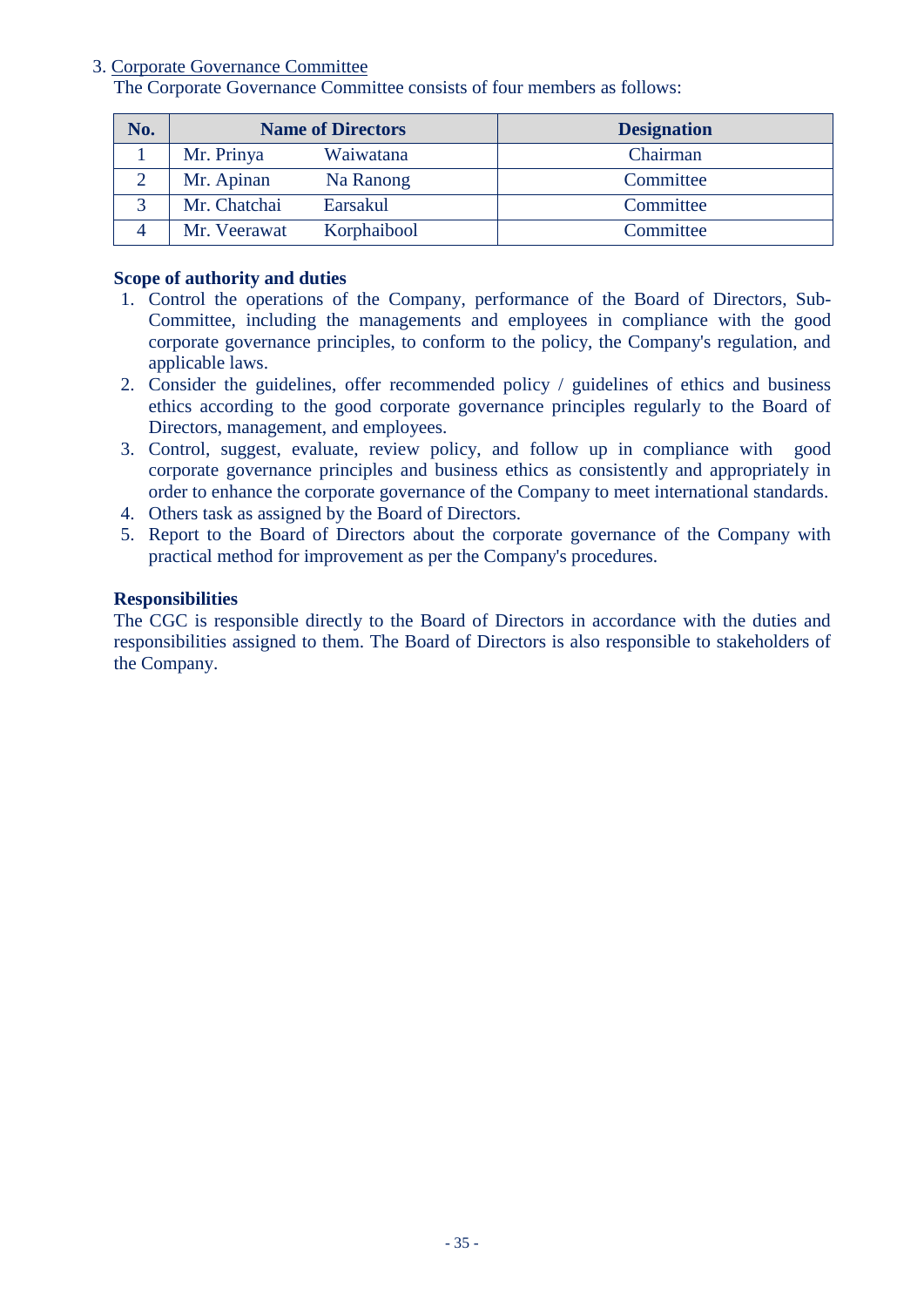## 4. Risk Management Committee

The Risk Management Committee consists of 6 members as follows:

| No.            | <b>Name of Directors</b>                                   | <b>Designation</b> |  |  |  |
|----------------|------------------------------------------------------------|--------------------|--|--|--|
| 1              | Mr. Sarit Patanatmarueng                                   | Chairman           |  |  |  |
|                | (Managing Director)                                        |                    |  |  |  |
| 2              | Ms. Sirina<br>Patanatmarueng                               | Committee          |  |  |  |
|                | (Senior General Manager - Business Administration Division |                    |  |  |  |
|                | and Procurement Division)                                  |                    |  |  |  |
| 3              | Ms. Patra Chaiyosburana                                    | Committee          |  |  |  |
|                | (Senior General Manager - Business Operation Division and  |                    |  |  |  |
|                | <b>Research and Development Division)</b>                  |                    |  |  |  |
| $\overline{4}$ | Mr. Hajime<br>Kato                                         | Committee          |  |  |  |
|                | (General Manager - Research and Development Division)      |                    |  |  |  |
| $\mathfrak{H}$ | Pitaksongkram <sup>1</sup><br>Mrs. Kasita                  | Committee          |  |  |  |
|                | (General Manager - Business Administration Division)       |                    |  |  |  |
| 6              | Mr. Jakkarat Meesawong <sup>2</sup>                        | Committee          |  |  |  |
|                | (General Manager - Procurement Division)                   |                    |  |  |  |
|                | The directors who resigned during the year                 |                    |  |  |  |
|                | Sukaachin <sup>3</sup><br>Mr. Sawat                        | Committee          |  |  |  |
|                | (Senior General Manager - Production Division and Quality  |                    |  |  |  |
|                | Division)                                                  |                    |  |  |  |
| 2              | Chanthakad <sup>4</sup><br>Mr. Mangkorn                    | Committee          |  |  |  |
|                | (General Manager - Production Division)                    |                    |  |  |  |

<sup>1</sup>Nominated the position of General Manager - Business Administration Division on December 1, 2019.

<sup>2</sup> Nominated the position of General Manager - Procurement Division on December 1, 2019.

<sup>3</sup> Mr. Sawat Sukaachin resigned from the position on July 21, 2020.

<sup>4</sup>Mr. Mangkorn Chanthakad resigned from the position on August 31, 2020.

#### **Duties and responsibilities**

The Committee shall perform the duties designated by the Board of Directors as follows:

- 1. To define and review the Company's enterprise risk management framework that is suitable for efficient business operation and meets international standards, and to provide recommendations on risk management guidelines that are in line with the operation strategy and business plan.
- 2. To define and review the enterprise risk management policy including the RMC Charter to ensure that they are in compliance with the company's risk management framework and are effective and adequate for the changing conditions.
- 3. To oversee, monitor, and review important risk management reports and provide necessary recommendations to ensure the efficient and appropriate risk management for the Company's business operation, and that an acceptable level of risk is maintained in compliance with the enterprise risk management policy.
- 4. To report and coordinate the implementation of risk management to the Audit Committee for acknowledge, ask for the opinions and provide additional appropriate advisement for report to the Board of Directors.
- 5. To report significant risk management results to the Board of Directors. In the case where there are factors or events that might have significant impact on the Company, the Board of Directors shall be notified immediately.
- 6. To continuously and efficiently support and improve on risk management at all levels of the organization, including its various tools, and to promote a risk management culture.
- 7. Engage in any other duty as assigned by the Board of Directors.